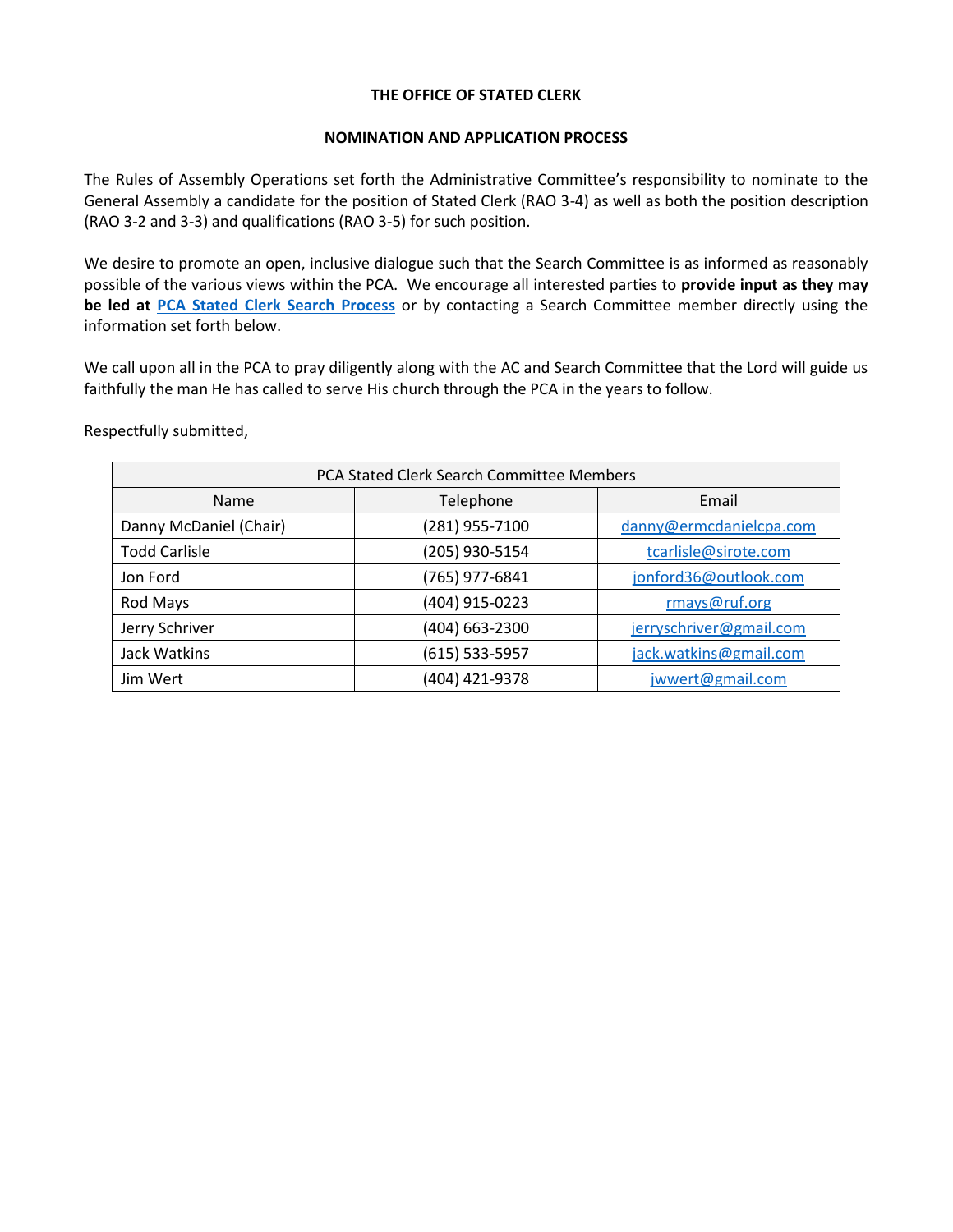# **POSITION DESCRIPTION AND NOMINATION / APPLICATION PROCESS**

# **Position Description** (RAO 3-1)

The Stated Clerk shall perform the duties assigned by the *Book of Church Order*, the Rules of Assembly Operations, and the Bylaws of the Presbyterian Church in America, (A Corporation). The Stated Clerk shall serve as chief administrative officer of the Administrative Committee of General Assembly. As such, he shall be responsible, under the supervision and subject to the direction of the Administrative Committee of General Assembly, for carrying out and executing the appropriate duties and responsibilities of said Committee. The Stated Clerk shall be authorized to employ, with the approval of the Administrative Committee of General Assembly, a Business Administrator. All other staff personnel for said Committee shall then be employed by the Business Administrator with the approval and consent of the Stated Clerk. (RAO 3-1)

# **Nomination Process**

The Administrative Committee of General Assembly has the responsibility of nominating to the General Assembly the person to fill the office of the Stated Clerk. Additional nominations may be made from the floor of the Assembly through the regular process for additional nominations. (RAO 3-4)

The Administrative Committee would be pleased to receive nominations of potential candidates for the position of Stated Clerk at **[PCA Stated Clerk Search Process](https://forms.gle/tLU3kycjJig3Vgfi8)**.

# **Application Process**

Applicants should submit a cover letter and current resume to [clerksearch@pcanet.org.](mailto:clerksearch@pcanet.org) Please include in your cover letter responses to the following topics and questions:

- 1. Please provide us with your (brief) testimony your relationship with Jesus Christ and your spiritual journey.
- 2. What would you like us to know about your family?
- 3. How would you describe your approach to leadership (ideally with some examples)?
- 4. What is it about the Stated Clerk role that sparks your interest? What aspects of your experience, gifts, temperament, and personal passion do you think fit well?
- 5. What are the two or three most significant challenges that you see facing the PCA? How should the Stated Clerk engage (or not engage) in helping the denomination address these issues?

The Search Committee will commence it work in July and anticipates that it will begin reviewing Nominations and Applications in August 2019.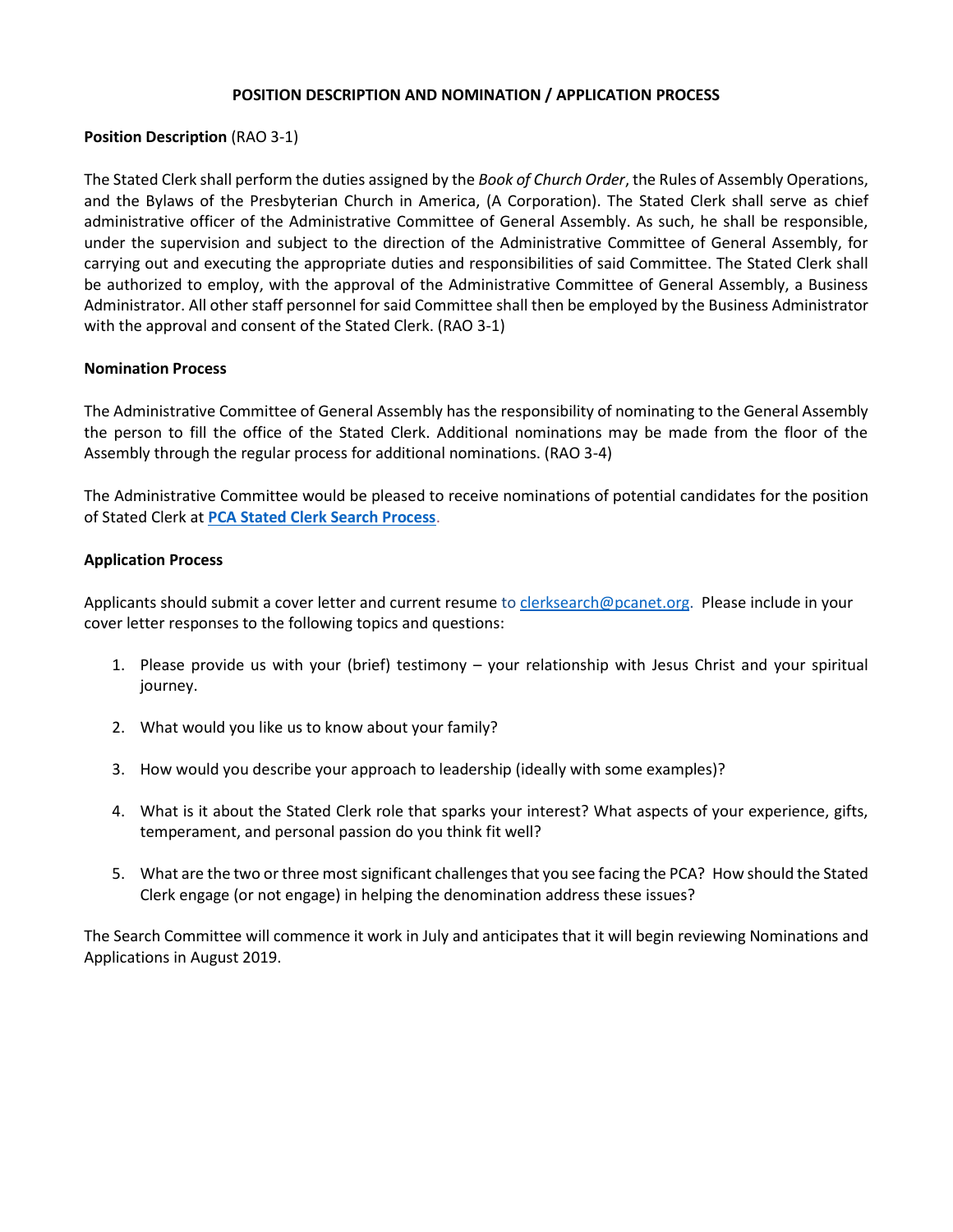# **QUALIFICATIONS FOR POSITION OF STATED CLERK** (RAO 3-5)

The qualifications for the person to fill the office of the Stated Clerk shall be as follows:

- 1. He must be either a teaching or ruling elder in the Presbyterian Church in America.
- 2. He must be conversant with the history and distinctives of the Presbyterian and Reformed tradition and in particular of the history and distinctives of the Presbyterian Church in America.
- 3. He must possess a competent knowledge of the *Book of Church Order of the Presbyterian Church in America.*
- 4. He must have demonstrated managerial and organizational skills.
- 5. He must be loyal to the standards of the Presbyterian Church in America and be able to fairly represent the actions of each General Assembly. He must be conversant with the breadth of Reformed thinking in the Presbyterian Church in America and be able to communicate with the members of the Presbyterian Church in America and with representatives of other Reformed denominations.
- 6. He must be able to work in a capable, sensitive manner with persons who are in positions of responsibility in the Presbyterian Church in America organization structure.
- 7. He must understand and be committed to the proposition set out in *BCO* 14-1, 3: "The work of the Church as set forth in the Great Commission is one work. . ." Therefore, such person must recognize and be committed to implementing the important principle of the interdependency of each court, Committee, and Agency of the PCA.
- 8. He must have an appreciation of the whole church of the Lord Jesus Christ as defined in *BCO* 1-3 and thus be able to work with the leaders of all branches of this true Church.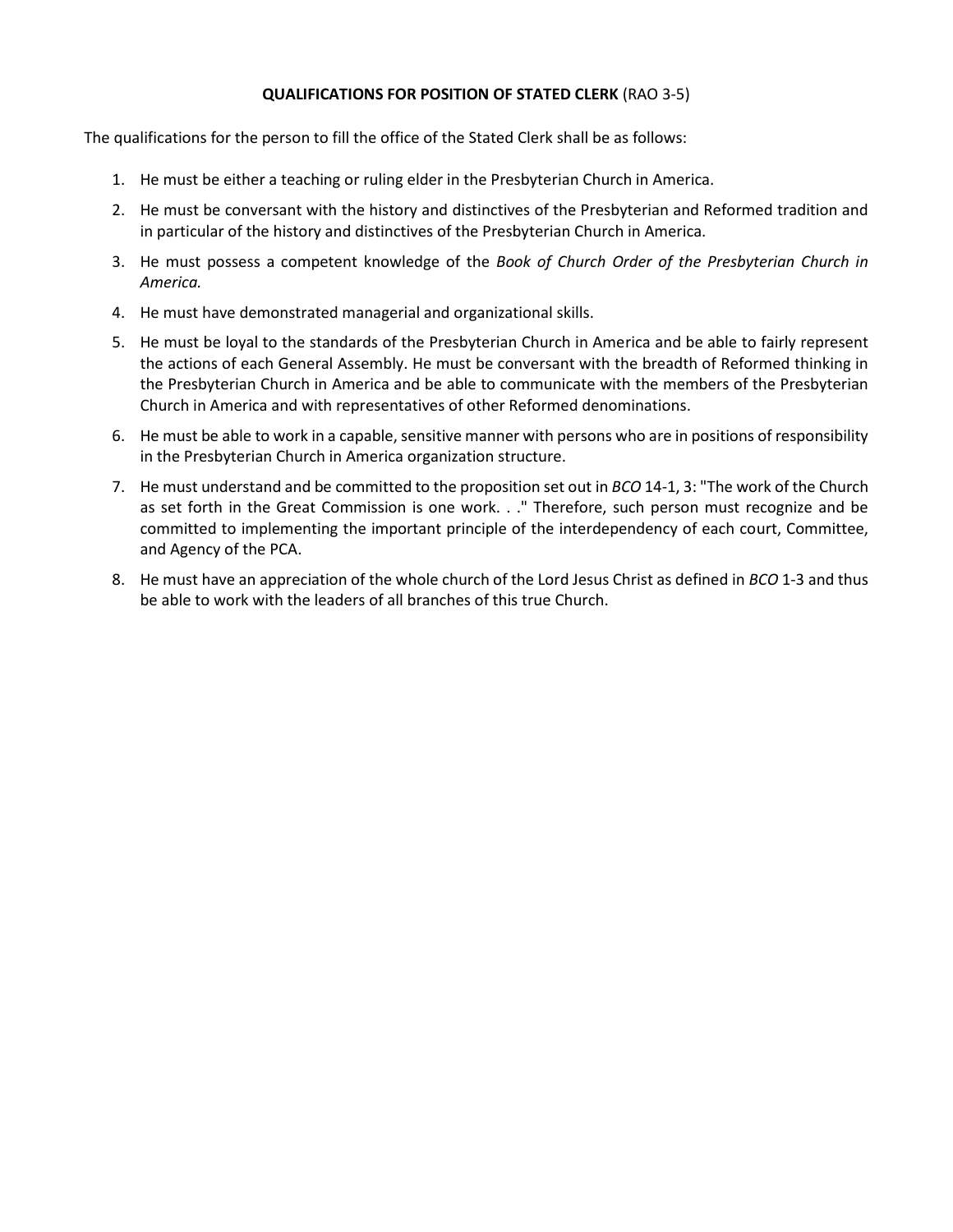#### **RESPONSIBILITIES OF THE STATED CLERK**

#### **Responsibilities to General Assembly** (RAO 3-2)

The Stated Clerk shall have the following responsibilities to the General Assembly:

- 1. In his office as an elder he may, as appropriate, advise and counsel, and upon invitation, preach and teach.
- 2. His duties are clerical, and as an ordained elder in the denomination he has no special role as spiritual leader or teacher to the denomination.
- 3. He shall be responsible for the recording of the transactions of each General Assembly.
- 4. He shall carefully preserve all of the records of each General Assembly.
- 5. He shall obtain and grant abstracts from the Assembly records whenever properly required or requested.
- 6. He shall prepare and distribute a *Commissioner Handbook* so as to reach commissioners one month prior to the convening of each General Assembly.
- 7. He shall gather and assemble the items of business that come before each Assembly and refer such items of business to the proper committee or committees.
- 8. He shall be responsible for publishing the minutes and statistical reports of the Presbyterian Church in America and periodically updating the digest of the minutes.
- 9. He shall be the parliamentarian of the General Assembly but may fulfill this function through the use of assistant parliamentarians whom he recommends to the Moderator for his appointment.
- 10. He shall be an ex officio member of the Committee on Interchurch Relations.
- 11. He shall be available to give advice to the Boards and Agencies of the Presbyterian Church in America if, as, and when so requested.
- 12. He shall be responsible for the oversight of the PCA Historical Center for the preservation of the archives of the Presbyterian Church in America.
- 13. Under the supervision of the Administrative Committee of General Assembly, he shall propose the docket of the General Assembly and shall be available to advise the General Assembly on means to expedite and complete the business of the General Assembly.
- 14. He shall be responsible for notifying all appropriate persons of the decisions of the General Assembly.
- 15. He shall serve as the secretary and treasurer of the Presbyterian Church in America (A Corporation).
- 16. He shall receive progress reports and/or minutes from the committees appointed by the General Assembly, including special committees.
- 17. He shall have the privilege of the floor in all matters pertaining to his office at the General Assembly, to present necessary information on business before the meeting concerning the work and report of any committee on which he serves, and at such times when the Moderator, the coordinators, the executive directors, chairmen of Assembly Committees and Agencies (or their designated representative), or any commissioner may request that he clarify matters before the court.
- 18. He shall serve as custodian of the rolls of each General Assembly.
- 19. He shall be the correspondent with the lower courts of the church.
- 20. He shall be authorized to make public statements for and on behalf of the denomination only insofar as such statements are warranted on the basis of specific actions of the General Assembly.